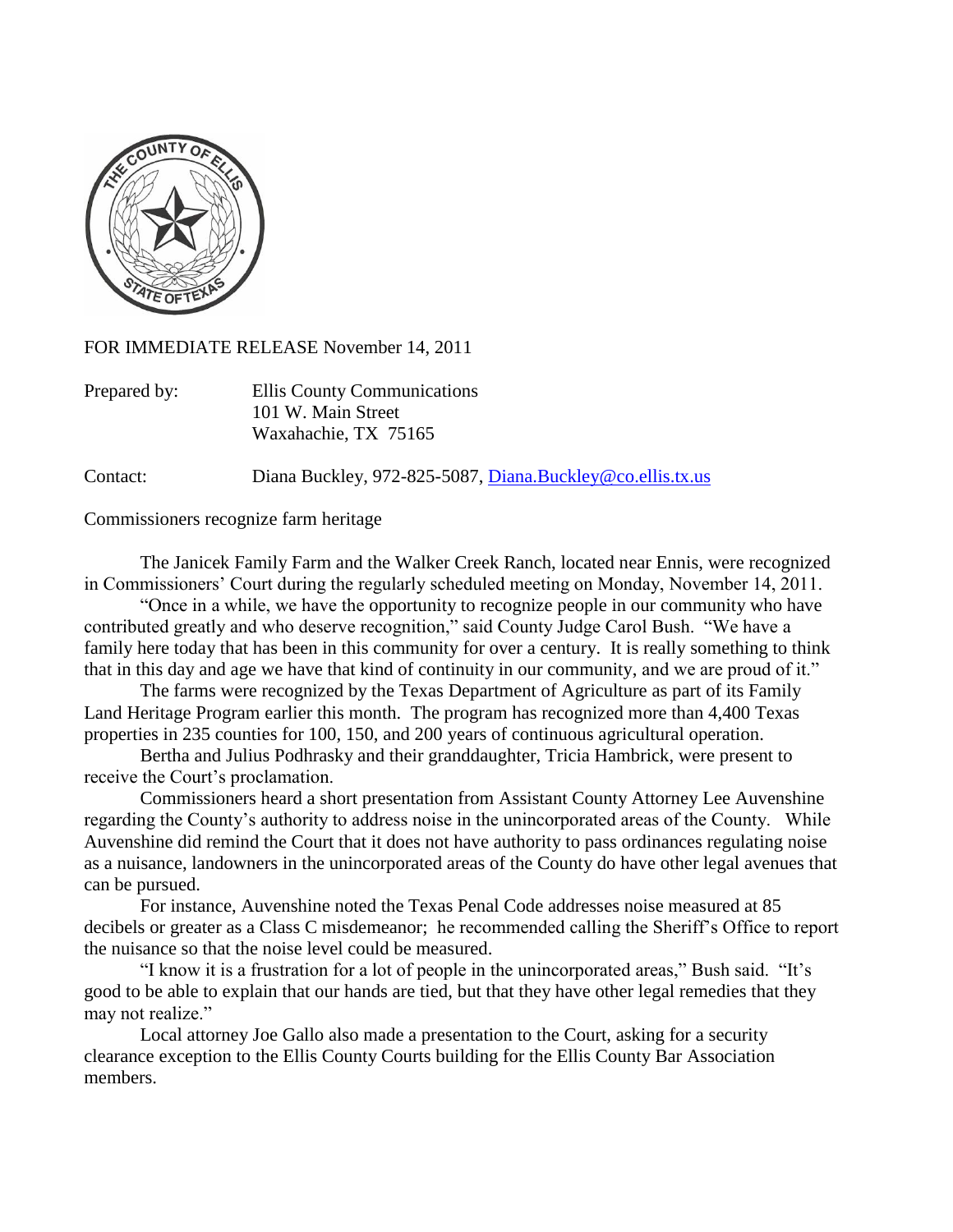No action was taken on either of the two items, which were listed as discussion only in the agenda. The Court also took no action on a proposal to enact a ban on outdoor burning, but indicated the item will appear on the next agenda in case of worsening fire danger.

In other business, Commissioners:

- Took no action on proposed changes to election precincts and polling places;
- Approved a resolution designating the County Judge as the Program Director/contact person and the County Auditor as the Financial Officer for the 2012 Indigent Defense Formula Grant Program;
- Approved an amendment to the inmate health services contract;
- Authorized an exempt license plate for a 2006 Chevrolet Silverado pickup;
- Ratified an agreement between the Ellis County Sheriff's Office and Glen Garrison regarding the lease of an all-purpose law enforcement animal;
- Ratified an agreement between the Ellis County Sheriff's Office and Mike McCorkle regarding the lease of an all-purpose law enforcement animal;
- Approved continued participation in the Texas County and District Retirement System as approved in the 2011-12 budget, authorizing the County Judge to sign necessary forms;
- Approved appointment of the County Judge or her designee to the Ellis County Bail Bond Board;
- Approved the renewal of the lease agreement between Ellis County and Edwin Spaniel for agricultural purposes of the property referred to as the Ellis County Farm;
- Approved an interlocal agreement with the Midlothian Independent School District;
- Approved the purchase of three used Tandem Axle Dump Trucks for RB1 subsequent to the bidding process;
- Declared as surplus one Euclid Sheet Foot Roller for RB2, to be sold;
- Convened executive session with no action taken after the session.